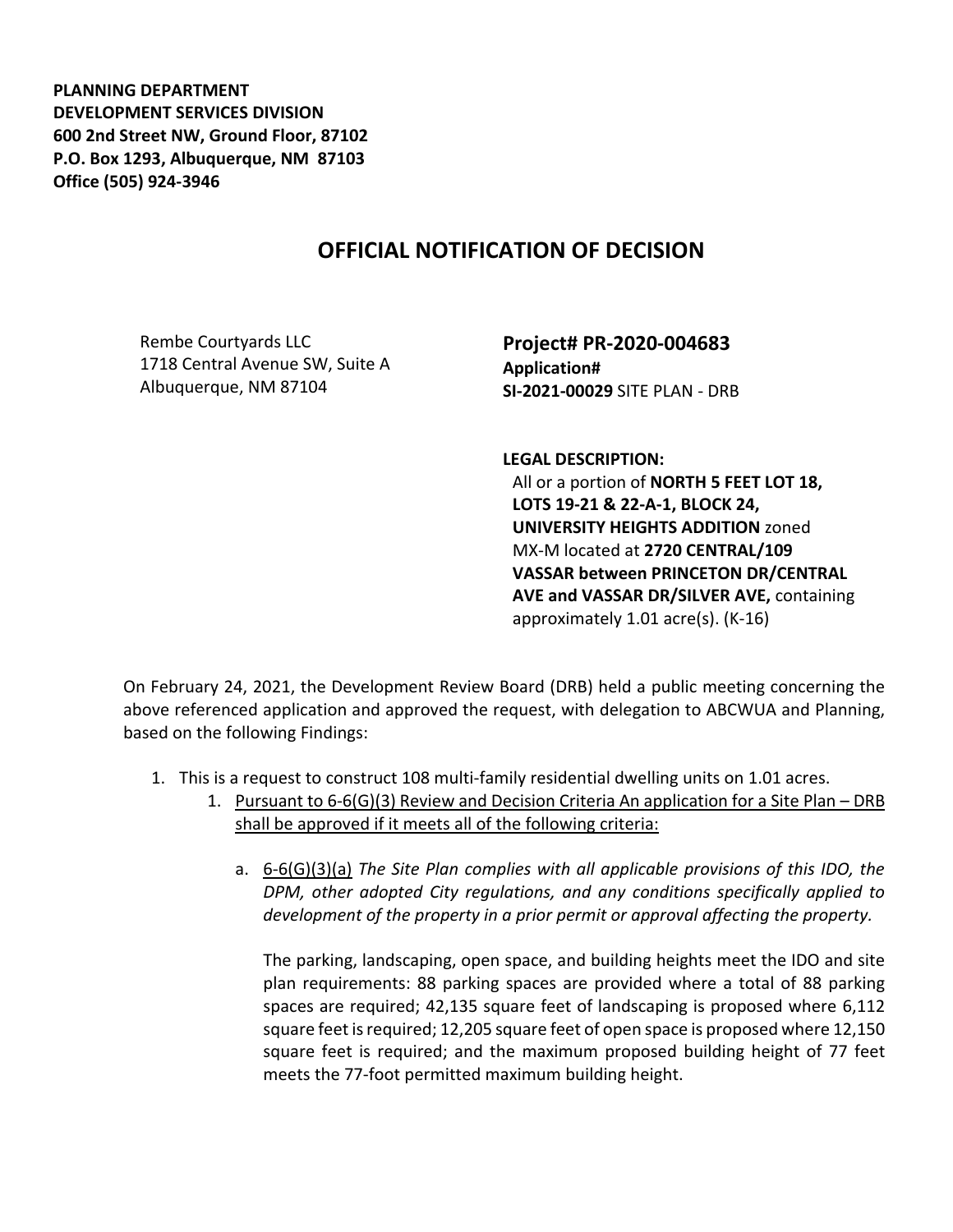Official Notice of Decision Project # PR-2020-004683 Application# SI-2021-00029 Page 2 of 3

> *b.* 6-6(G)(3)(b) *The City's existing infrastructure and public improvements, including but not limited to its street, trail, drainage, and sidewalk systems, have adequate capacity to serve the proposed development, and any burdens on those systems have been mitigated to the extent practicable.*

The site has access to a full range of urban services including utilities, roads and emergency services. A Traffic Circulation Layout (TCL) was approved to confirm compliance with transportation requirements.

*c.* 6-6(G)(3)(c) *The Site Plan mitigates any significant adverse impacts on the surrounding area to the maximum extent practicable.* 

The applicant will provide screening around the periphery of the proposed multifamily residential development.

- 2. The applicant provided the required notice as outlined in the IDO Table 6-1-1.
- 3. The proposed use is allowed within the MX-M zone district.

## **Conditions:**

- 1. This Site Plan is valid 5 years from DRB approval (2/24/2021). An extension may be requested prior to the expiration date.
- 2. Final sign-off is delegated to ABCWUA for confirmation of fire flow analysis.
- 3. Final sign-off is delegated to Planning for the Solid Waste signature.
- 4. The applicant will obtain final sign-off from ABCWUA and Planning by April 24, 2021 or the case may be scheduled for the next DRB hearing and could be denied per the DRB Rules of Procedure.

APPEAL: If you wish to appeal this decision, you must do so within 15 days of the DRB's decision or by **MARCH 11, 2021.** The date of the DRB's decision is not included in the 15-day period for filing an appeal, and if the 15th day falls on a Saturday, Sunday or Holiday, the next working day is considered as the deadline for filing the appeal.

For more information regarding the appeal process, please refer to Section 14-16-6-4(U) of the Integrated Development Ordinance (IDO). Appeals should be submitted via email to [PLNDRS@CABQ.GOV](mailto:PLNDRS@CABQ.GOV) (if files are less than 9MB in size). Files larger than 9MB can be sent to [PLNDRS@CABQ.GOV](mailto:PLNDRS@CABQ.GOV) using [https://wetransfer.com.](https://wetransfer.com/) A Non-Refundable filing fee will be calculated and you will receive instructions about paying the fee online.